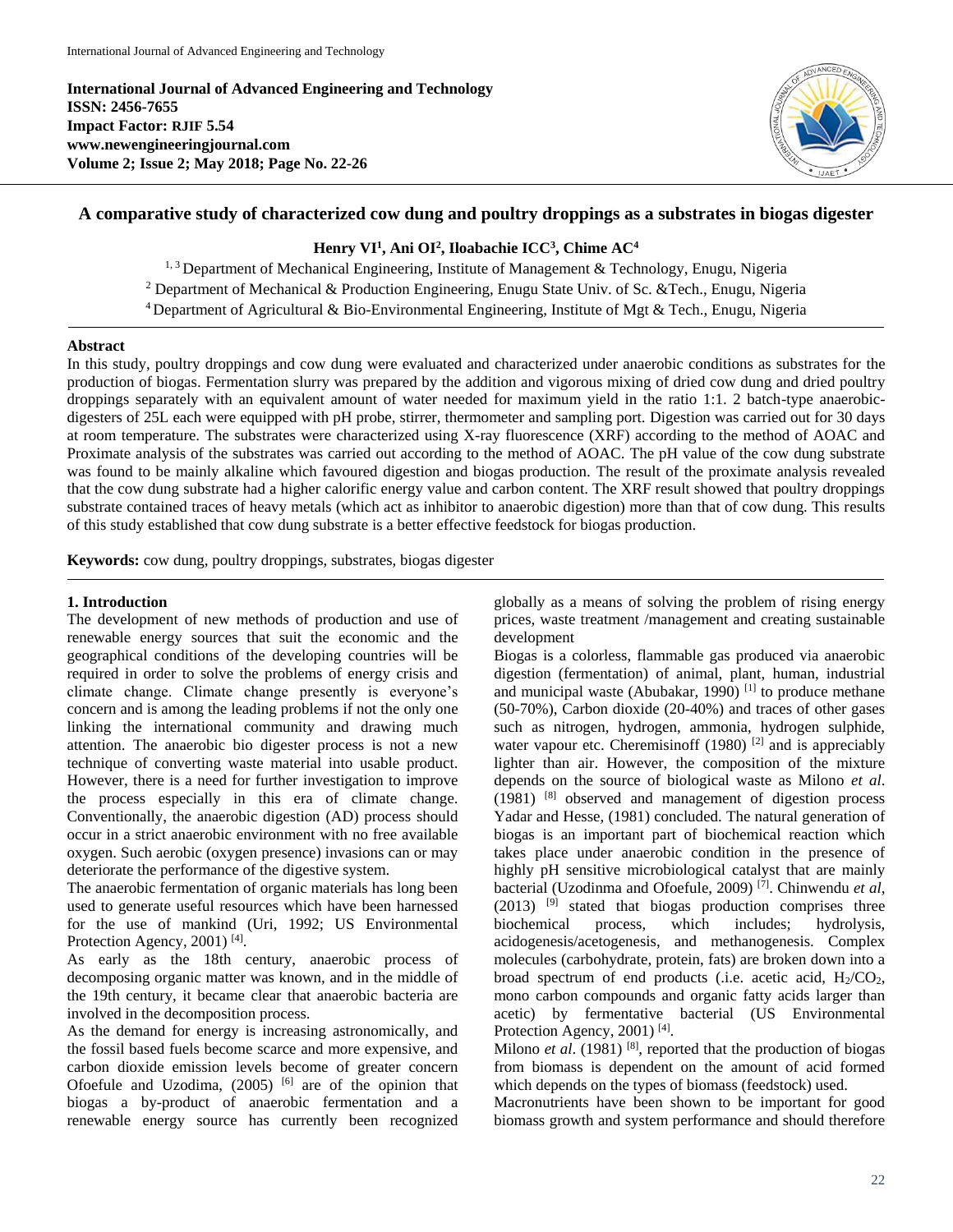be added daily in bioreactor. The subject of nutrients needed by microorganisms involved with biological treatment of biomass usually focuses on nitrogen (N) and phosphorus (P). These are the micronutrients required to satisfy the needs of active biota (living organisms) in either aerobic or anaerobic systems (US Environment Protection Agency, 2001)<sup>[4]</sup>.

Potassium (K) is also considered a macronutrient and its requirement is based on the nitrogen requirement (Marcato *et al*., 2007). Nutrient considerations are not limited to nitrogen and phosphorus. Ramasamy and Nagamani (1999) [10] have shown that several inorganic nutrients are required for an anaerobic process to function at optimal efficiency.

The characteristics of solid wastes determine the successful anaerobic digestion process (e*.g.* high biogas production potential and degradability). In municipal solid waste, substrate characteristics may vary due to the method of collection, weather, season and cultural habits of the community (Hartmann and Ahring, 2006) [3]. The composition of waste also determines the relative amounts of organic carbon and nitrogen present in the waste substrate (C/N ratio). A solid waste substrate with high C/N ratio is not suitable for bacterial growth due to deficiency of nitrogen. As a result the gas production rate and solid degradability will be low. On the other hand, if the C/N ratio is very low, the degradation process leads to ammonia accumulation which is toxic to the bacteria (Hartmann and Ahring, 2006)<sup>[3]</sup>. Kayhanian and Hardy (1994) found that a C/N ratio (based on biodegradable organic carbon and nitrogen) within the range of 25–30 is considered to be optimum for an anaerobic digester. As was observed by Zaher *et al.*, (2009)<sup>[11]</sup> to maintain the C/N level of the digester material at optimum levels, substrates with high C/N ratio can be co-digested with nutrient-rich organic wastes (low C/N ratio) like animal manure or food waste.

The quality of the substrate is also affected by animal diet, manure handling, and storage method (Uzodimnma and Ofoefule, 2009) [7]. Substrate from animal fed with higher energy feed (e.g. Grain-based diets) has the potential to yield more methane gas compared to substrate from animals fed with roughage diet (Ramasamy et al., 1990)<sup>[5]</sup>.

One of the burning problems faced by the world today is management of all types of wastes and energy crisis. Rapid growth of population and uncontrolled and unmonitored urbanization has created serious problems of energy requirement and solid waste disposal. Agricultural wastes such as cow dung and poultry droppings contribute to a great amount of pollution in our environment. The continuous exploration of crude oil and the dependence of most industries and domestic machines on fuel is a constant source of worry. This is because the crude oil reserves are constantly depleted and researches into alternative sources of energy such as biogas are promising solutions.

Agricultural wastes such as cow dung and poultry droppings contribute to a great amount of pollution in our environment. Cow dung (fresh) is obtained in abattoirs where cows are slaughtered for human consumption. The dung is obtained after the evacuation of the dung from the intestine of the cow (Slaugthered). Cow dung is of two types; the intestinal dung and the excrement (excreted) dung from cows: The intestinal dung is the type removed from the intestine of cows slaughtered in the abattoirs for human consumption. The intestinal cow dung consists of the undigested residues of consumed matters. They are very fresh and contains the normal microbial floral as found in the rumen of cow. Excreted dung is the dung excreted by cow species, which are herbivores. It consists of digested residues of consumed matter which has passed through the cow's gastrointestinal system (Teo and Tech, 2011). The increasing demand of chickens as a source of white meat has seen poultry droppings produced in large amounts on a daily basis.

This study therefore, focused on the characterization of cow dung and poultry droppings substrates agricultural wastes, to generate biogas via anaerobic digestion, which will meet the current energy demand and reduce environmental pollution caused by these wastes.

## **2. Materials and Methods**

### **2.1 Materials**

The raw materials, cow dung and poultry doppings used in this research were obtained from Mami Market in (82 Division Enugu) and phenomar poultry farm Ngwo both in Enugu state. About 20kg of cow dung and poultry droppings were collected for the purpose of this study. The cow dung served also as inoculums as it contained the required microorganisms for anaerobic digestion. Other equipment used includes test-tubes, beakers, conical flasks; syringes; measuring cylinder (Pyrex); crucible; Buchner funnel; oven; muffle furnace; hose pipe; water trough; graduated (transparent) bucket.

## **2.2 Methods**

## **2.2.1 Substrate preparation**

The substrates collected were sun dried and thereafter crushed mechanically using a mortar and a pestle to ensure homogeneity. The substrates were weighted using a digital scale 5354M. The prepared substrates were stored at  $6^{\circ}$ C prior to use.

Fermentation slurry was prepared by the addition and vigorous mixing of dried cow dung and dried poultry droppings separately with an equivalent amount of water needed for maximum yield in the ratio 1:1 according to Ituen *et al.* (2007) [12]. Fresh rumen content of a freshly killed cow was retrieved anaerobically and 0.23 kg of the rumen content was measured and used to inoculate the medium in each of the bio-digesters as a source of methanogens. The waste samples were weighed and poured into the digester based on the experimental design.

## **2.2.2 Experimental Procedure**

The digestion of wastes was undertaken by a 2 batch-type anaerobic-digesters. Cow dung and poultry droppings were used as substrates in the experiments. Two 25L digesters equipped with pH probe, stirrer, and sampling port were used in this study. A thermometer model 00384RM was inserted in each digester to measure temperature. A U-tube was used to measure the gas pressures, while the pH of the mixtures was measured with a digital pH meter model 2221.

The working volume of the bioreactor was maintained at 18.75L and ran under uncontrolled pH, which is without acid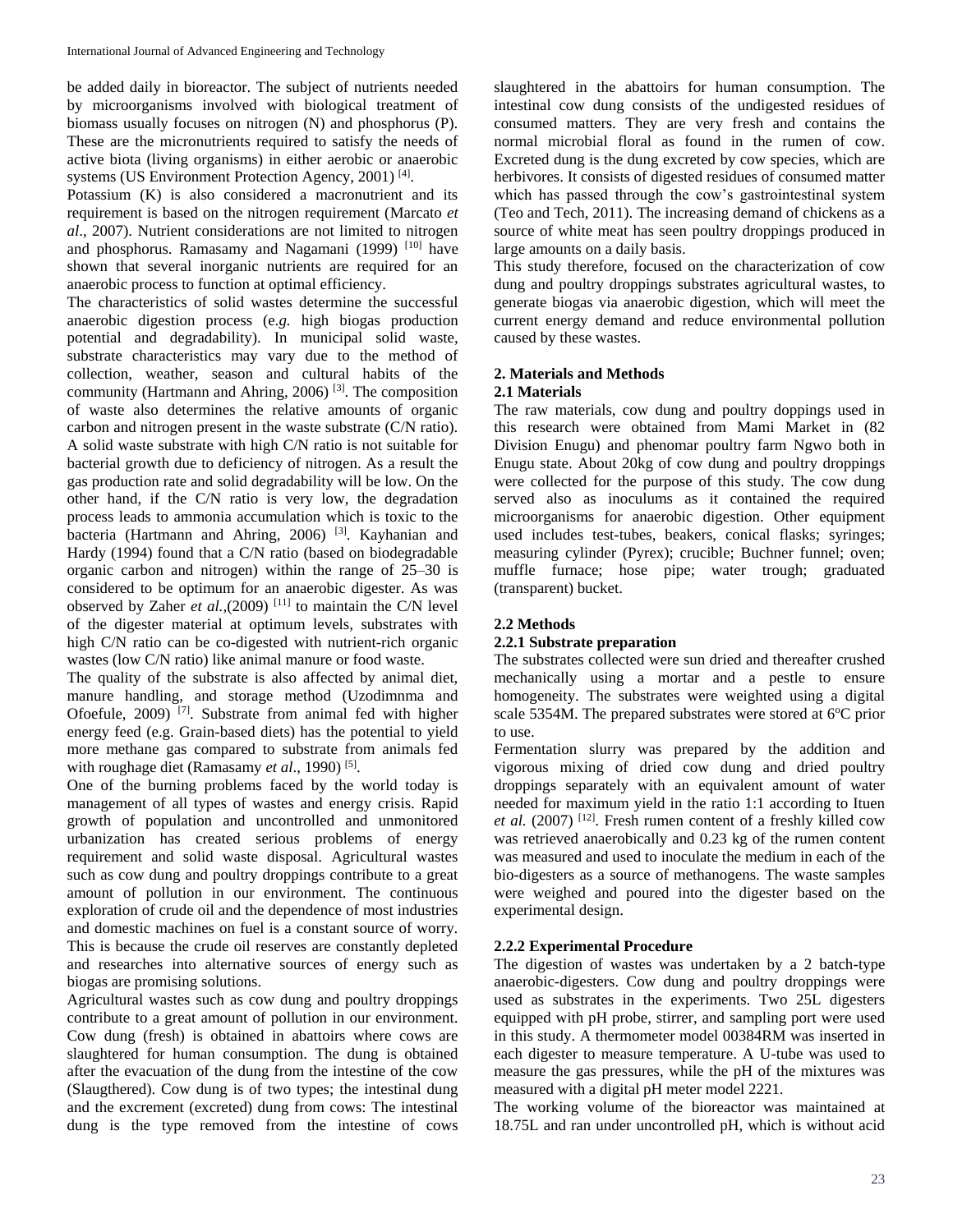or base solution. The experiment was carried out at ambient temperature and the mixing was aided by a mechanical stirrer. The two reactors were seeded with sample of cow dung and poultry droppings and stirred for 5minutes at interval of 3hrs thrice daily to enable digestion take place in the entire medium. After 3 days retention time biogas evolved from the reactor was measured and collected in a gas holder by water displacement and analyzed with gas analyzer PAC2 model. Also small quantities of the samples were withdrawn from the reactor and sent for analysis. The experiment was carried out at the Energy Center, University of Nigeria, Nsukka.

The bio-digesters were covered with black polythene sheets to prevent light penetration which can stimulate algae growth and also to trap the heat that has been absorbed in the day. Leakages in the bio-digester systems were checked by immersing bio-digesters into water-bath to check for air bubbles at intervals to prevent loss of medium and the gases generated.

### **2.2.3 Chemical characterization of cow dung and poultry droppings substrates**

Chemical characterization of the cow dung and poultry droppings was done using proximate analysis and X-ray fluorescence (XRF) according to the method of AOAC (AOAC, 1984)<sup>[13]</sup>.

Proximate analysis of the substrates was carried out according to the method of AOAC (1990) [15] as described in Ukpabi *et*   $al$  (2012) <sup>[18]</sup>. For the XRF, an ARL 9400XP + Wavelengthdispersed XRF spectrometer with Rh source was used for the x-ray fluorescence analyses of the samples. The NBSGSC fundamental parameter programme was used for matrix correction of the major elements as well as Cl, Co, Cr, V, Sc and S while the Rh Compton peak ratio method was used for the other trace elements. The tests were conducted at Ahmadu Bello University Zaria.

#### **2.2.4 Analytical methods**

The substrates were also analyzed for total solids (TS), volatile solids (VS), and moisture content using the Standard Method (APHA, 1998)  $[14]$ . The moisture content of the substrates was determined in line with the AOAC  $(1990)$ <sup>[15]</sup> Procedure.

#### **2.2.5 Total solids content**

The total solid content of feed materials will be determined as per the standard method. The initial weight of the sample of 50g biomass with pre-weighed porcelain boxes will be taken by using an electronic balance with least count of 0.1g. The samples will be first heated at 60  $\degree$ C for 24hrs and then at 103 <sup>o</sup>C for 3hrs using a hot oven. The final weight or dried samples weight with pre-weighed porcelain boxes were recorded. The percentage total solids content of the samples will then be calculated using the formula:

$$
TS = \left(\frac{W_d}{W_W}\right) \times 100\tag{3.6}
$$

Where, TS is the total solids in percentage (%);  $W_d$  is the weight of oven dried sample and  $W_w$  is the weight of wet sample in gram  $(g)$ .

### **2.2.6 Volatile solids and non-volatile solid content**

The volatile solids and non-solids content of feed materials will be determined as per the standard method. The oven dried samples used for the determination of total solids content were further dried at  $550\pm 50^{\circ}$ C temperature for 1h in a muffle furnace and allowed to ignite completely. The dishes will then be transferred to desiccators for final cooling. The weight of the cooled porcelain dishes with ash will be taken by electronic balance. The volatile solids content and non-volatile solids content of the sample will be calculated using the formulas:

$$
VS = \left(\frac{W_d - W_a}{W_d}\right) \times 100\tag{3.7}
$$

$$
NVS = (\frac{w_a}{w_d}) \times 100
$$
 (3.8)

Where, VS is the volatile solids in dry sample, %; NVS is the non-volatile solids in dry sample, %;  $W_d$  is the weight (g) of oven dried sample;  $W_a$  is the weight (g) of dry ash left after igniting the sample in a muffle furnace.

#### **2.2.7 Determination of Moisture Content of the substrates**

This was done in observance of AOAC (1990) [15] procedure**.**  A clean crucible was ignited and cooled in a desiccator and the weight taken. Exactly 2g of the sample was placed in the crucible and the weight of the crucible + sample was taken. The crucible was then dried in the oven at  $100^{\circ}$ C for 24 hours to constant weight (by reweighing after every 4 hours then after 30 minutes until a constant weight was obtained). The weight was taken and the % moisture content calculated as shown,

% moisture content  $= 100$  x weight of sample - weight of crucible + sample after drying/ Weight of sample taken

#### **3. Results and discussions**

Table 1: Result of Proximate analysis of the substrates (Cow dung and Poultry droppings)

| S/N | <b>Properties</b>      | $(Cow \, \text{dung})$ | (Poultry droppings) |
|-----|------------------------|------------------------|---------------------|
|     | Ash content (%)        | 1.74                   | 3.40                |
| 2   | Crude fat $(\%)$       | 0.50                   | 0.70                |
| 3   | Moisture content (%)   | 83.56                  | 68.42               |
| 4   | Crude fibre (%)        | 6.90                   | 8.0                 |
| 5   | Carbon content $(\%)$  | 7.0                    | 6.5                 |
| 6   | Protein content (%)    | 3.25                   | 5.68                |
| 7   | Nitrogen (%)           | 0.014                  | 0.012               |
| 8   | Phosphorus $(\%)$      | 0.72                   | 0.66                |
| 9   | pН                     | 8.0                    | 6.2                 |
| 10  | Energy value $(Ki/kg)$ | 14,734.50              | 13,559.89           |

From Table 1, it could be observed that the samples contained ash, crude protein, moisture, nitrogen, crude fat, energy value and carbon. The result also showed that the two feeds tocks contained energy yielding nutrients but at varying concentrations.The cow dung substrate is alkaline in nature; which implies that the substrates will likely yield biogas.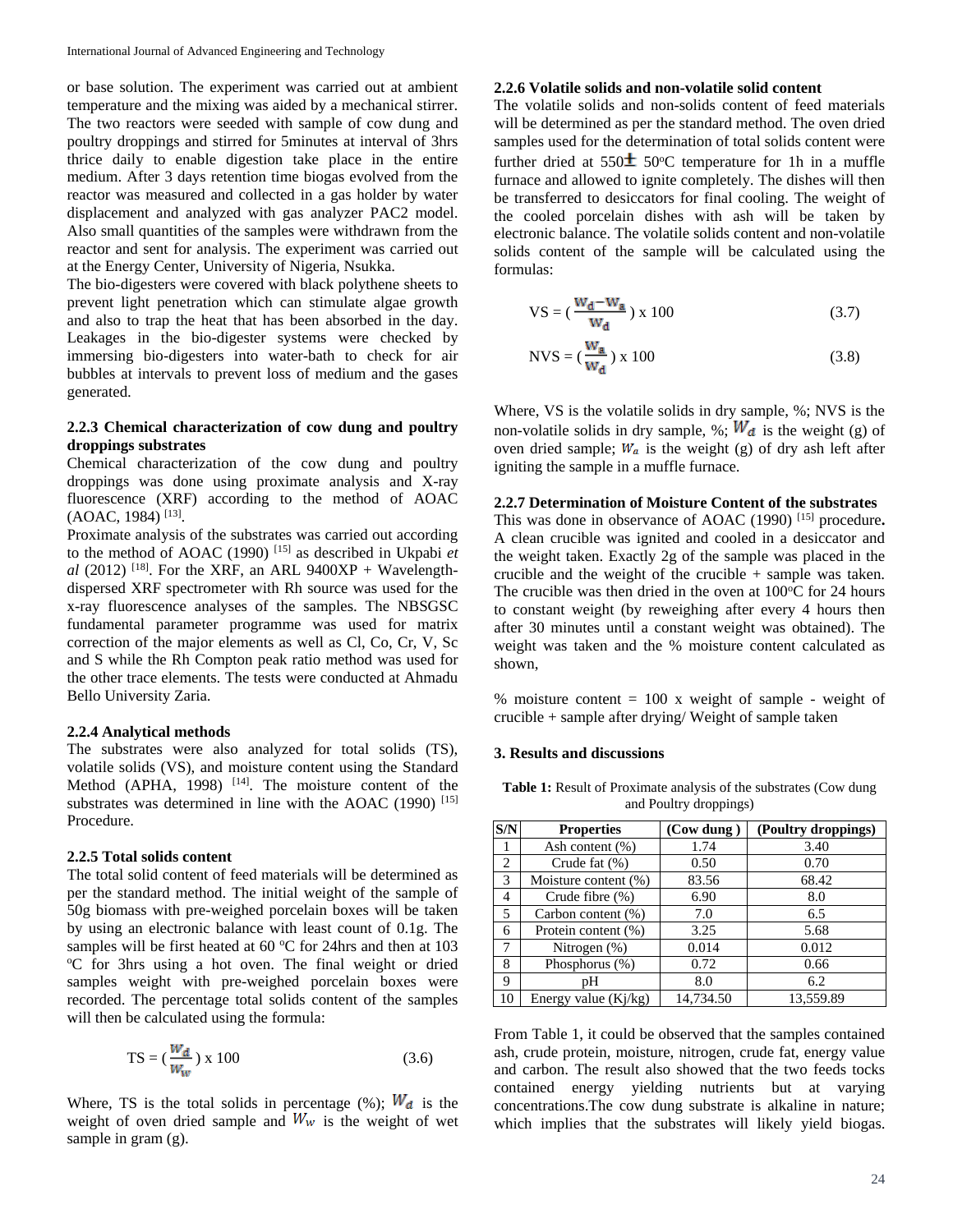From table 3.1 it was observed that the ash content, crude fat, crude fibre and protein content of poultry droppings were 3.40, 0.70, 8.0 and 5.68%, whereas that of the cow dung was 1.74, 0.50, 6.90 and 5.25 these may be attributed to the higher carbon content of the substrate cow dung. The moisture content of the cow dung was 83.56% and that of poultry droppings was 68.42%. The pH and energy value of the substrates were recorded as 8.0 and 14,734.50Kj/kg for cow dung, whereas that of poultry dung were 6.2 and 13,559.89Kj/kg.The significant concentrations of energy yielding nutrients in the substrates suggests that the substrates may be used as feedstock to provide sufficient energy for microorganisms to live and sustain the process and this agrees with the work of Ukpabi *et al.* (2017)<sup>[19]</sup>.

**Table 2:** Result of X-Ray Fluorescence (XRF) Analysis of Poultry droppings & Cow dung

| S/N            | <b>Elements</b>                | <b>Poultry droppings</b> | Cow dung             |
|----------------|--------------------------------|--------------------------|----------------------|
|                |                                | Concentration (wt %)     | Concentration (wt %) |
| 1              | Na <sub>2</sub> O              | 0.365                    | 5.363                |
| $\mathfrak{D}$ | MgO                            | 4.101                    | 0.764                |
| 3              | $Al_2O_3$                      | 3.275                    | 3.680                |
| 4              | SiO <sub>2</sub>               | 16.587                   | 52.764               |
| 5              | P <sub>2</sub> O <sub>5</sub>  | 14.524                   | 12.383               |
| 6              | SO <sub>3</sub>                | 7.249                    | 4.631                |
| 7              | Cl                             | 5.195                    | 2.227                |
| 8              | $K_2O$                         | 14.940                   | 4.057                |
| 9              | CaO                            | 25.568                   | 9.816                |
| 10             | TiO <sub>2</sub>               | 0.393                    | 0.338                |
| 11             | $Cr_2O_3$                      | 0.012                    | 0.011                |
| 12             | $Mn_2O_3$                      | 1.114                    | 0.223                |
| 13             | Fe <sub>2</sub> O <sub>3</sub> | 5.926                    | 3.654                |
| 14             | ZnO                            | 0.656                    | 0.056                |
| 15             | SrO                            | 0.097                    | 0.033                |

It was observed from Table 3.2 that P content found in the poultry droppings (14.52wt %) is higher than that of cow dung (12.383wt %). The K, Mg, S, Cl, Ca and Zn contents are higher in poultry droppings than cow dung as shown in Table 3.2. The Al, Na and Si contents are higher in cow dung than poultry droppings. The traces of heavy metals contents such as Cr, Mn, Fe, and Ti found in the poultry droppings are higher than that of cow dung. The higher concentration of P, K, Mg, Ca, N and Zn found in poultry droppings act as inhibitor to anaerobic digestion of the substrate thus reduced the volume of biogas likely to be produced from the substrate.



**Fig 1:** Graph biogas yield versus retention time (days) from cow dung poultry droppings



**Fig 2:** Graph of pH profiles during anaerobic digestion of cow dung and poultry droppings



**Fig 3:** Total solid profile of cow dung and poultry droppings substrate

Suyog (2011) <sup>[16]</sup> and Meres *et al.* (2004) <sup>[17]</sup> were of the opinion that biogas production from wastes is partly dependent on pH and the volume of the slurry in the digester. The anaerobic bio-digesters were charged on  $5<sup>th</sup>$  of May, 2017 and the retention time was 30 day. It could be observed from Fig.3.2a that biogas production actually started after the 3rd day for the substrate cow dung and  $6<sup>th</sup>$  day for poultry droppings). This may be because biogas production rate in batch condition is directly equal to specific growth of methanogenic bacteria (Nopharatana, *et al*., 2007) [21] . Also, the alkaline nature of cow dung allows the growth of methanogenic bacteria in the first 3 days and slight acid nature of poultry dropping hinder the early activity of methangenic bacteria and hence prolong the biogas yield from the substrate up to the  $6<sup>th</sup>$  day. During the first 8 days, there was slow biogas production and this is mainly due to the lag phase of microbial growth Fig. 3.2a. Between the 9th to  $21<sup>st</sup>$  days, biogas production increased substantially due to exponential growth of methanogens. The pH of cow dung substrate was found to be basic and later became neutral as the retention days increased, whereas the pH of the poultry droppings was slightly acid and later became alkaline as observed in Fig. 3.2b. The unregulated pH region may lead to increase/decrease in concentration of ammonia nitrogen and this might be assumed to inhibit the process. It was reported by Chen *et al.*, (2008)<sup>[20]</sup> that high concentration of ammonia nitrogen is toxic to anaerobes, which will decrease the efficiency of the digestion and upset the process. The biogas production started decreasing after  $15<sup>th</sup>$  day of production for the cow dung substrate and 21days for the poultry droppings and this could be as result of decreased in the total soluble solid of substrate as degradation process continued. It was obvious from Figure 3.2a that cow dung was better feed stock